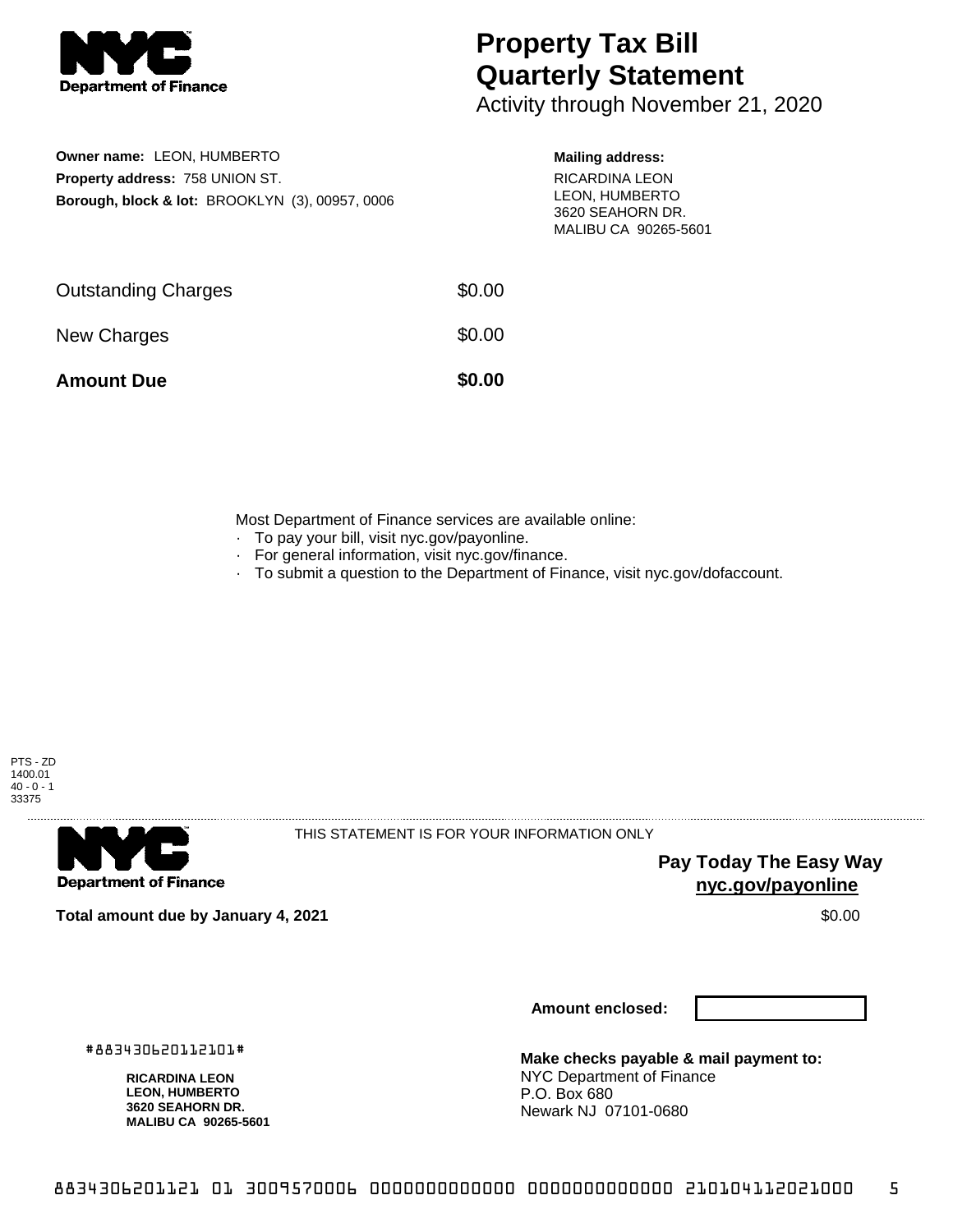

| <b>Previous Charges</b>                                                    |                      |                 | Amount                         |
|----------------------------------------------------------------------------|----------------------|-----------------|--------------------------------|
| Total previous charges including interest and payments                     |                      |                 | \$0.00                         |
| <b>Current Charges</b>                                                     | <b>Activity Date</b> | Due Date        | <b>Amount</b>                  |
| Finance-Property Tax<br><b>Adopted Tax Rate</b><br><b>Payment Adjusted</b> | 01/01/2021           | 01/01/2021      | \$0.00<br>$$-27.52$<br>\$27.52 |
| <b>Total current charges</b>                                               |                      |                 | \$0.00                         |
| <b>Tax Year Charges Remaining</b>                                          | <b>Activity Date</b> | <b>Due Date</b> | Amount                         |
| <b>Finance-Property Tax</b><br>Adopted Tax Rate                            |                      | 04/01/2021      | \$0.00<br>$$-27.52$            |
| <b>Early Payment Discount</b><br>Payment Adjusted                          | 01/01/2021           | 04/01/2021      | \$0.28<br>\$27.24              |
| Total tax year charges remaining                                           |                      |                 | \$0.00                         |
| <b>Overpayments/Credits</b>                                                | <b>Activity Date</b> | <b>Due Date</b> | <b>Amount</b>                  |
| <b>Credit Balance</b>                                                      |                      | 07/01/2020      | $$-54.76$                      |
| Total overpayments/credits remaining on account                            |                      |                 | \$54.76                        |

You must apply for a refund or a transfer of credits resulting from overpayments within six years of the date of **the overpayment or credit. Please note that overpayments and credits are automatically applied to unpaid taxes.**

## **Home banking payment instructions:**

- 1. **Log** into your bank or online bill pay website.
- 2. **Add** the new payee: NYC DOF Property Tax. Enter your account number, which is your boro, block and lot, as it appears here: 3-00957-0006 . You may also need to enter the address for the Department of Finance. The address is P.O. Box 680, Newark NJ 07101-0680.
- 3. **Schedule** your online payment using your checking or savings account.

## **Did Your Mailing Address Change?** If so, please visit us at **nyc.gov/changemailingaddress** or call **311.**

When you provide a check as payment, you authorize us either to use information from your check to make a one-time electronic fund transfer from your account or to process the payment as a check transaction.